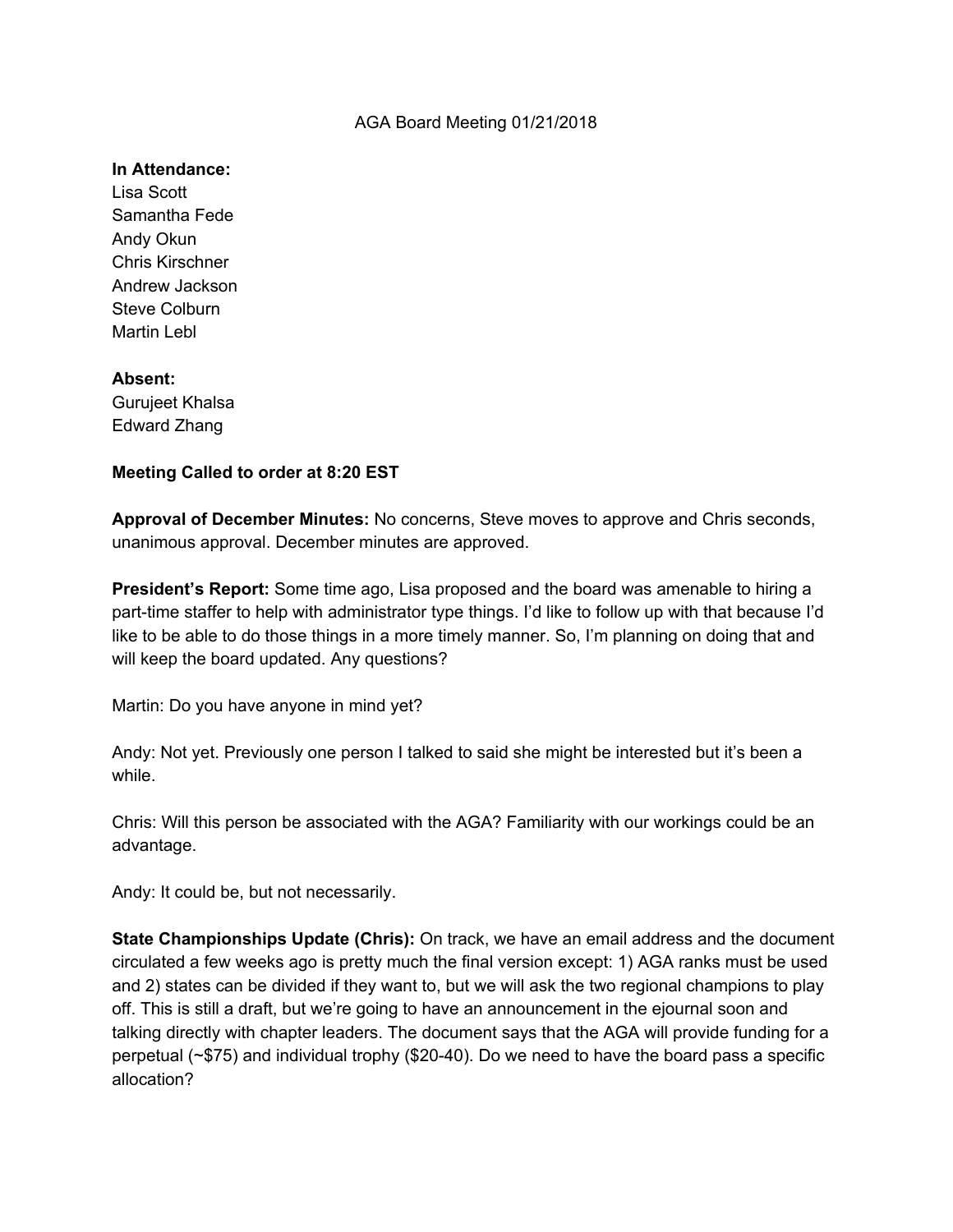Martin: I'm not sure we specifically allocated the money, but we do have some discretionary funds.

Chris: My memory is that we allocated it in principle. I need to check those minutes and we will have a budget coming up soon, and Andy may fund it out of the president's fund if needed.

States that have currently expressed interest: TN, CA, NY, PA

**Ranking System Update (Chris)**: We're waiting on getting actual certificates to print. I believe that Jon and Steve are working on the technical details. A separate server is being brought up and running for this.

Steve: My latest understanding is that we're waiting on budgeting information.

Andrew: Can you clarify, Steve?

Chris: My understanding was that the budget impact was minimal.

Steve: Do we have any budget parameters for this? We need to know how many resources we have to use so that I can size it appropriately. It's either \$10-20/month, or \$40/month etc.

Chris: That's not a significant impact I think.

Steve: I want to make sure we're using the AGA's resources wisely. I can give you more details at a later point Andrew.

Steve: Are we going to put this to the membership, that it's coming out? I've only heard of this on the board level.

Chris: Yeah, I've been holding off until it's really there. We should have an ejournal article. But we want to be quite certain on when it's coming out before we send that info.

**Code of Conduct**: Updated version was received by the board 2 weeks ago. Any questions or changes? [General approval]

Chris: Have we recirculated this back to Lenora at NP solutions?

Lisa: Karoline has sent it back to her.

Chris: I think we should approve pending professional comment (NP solutions)

Lisa: I think we should definitely also get approval and comments from the chapters.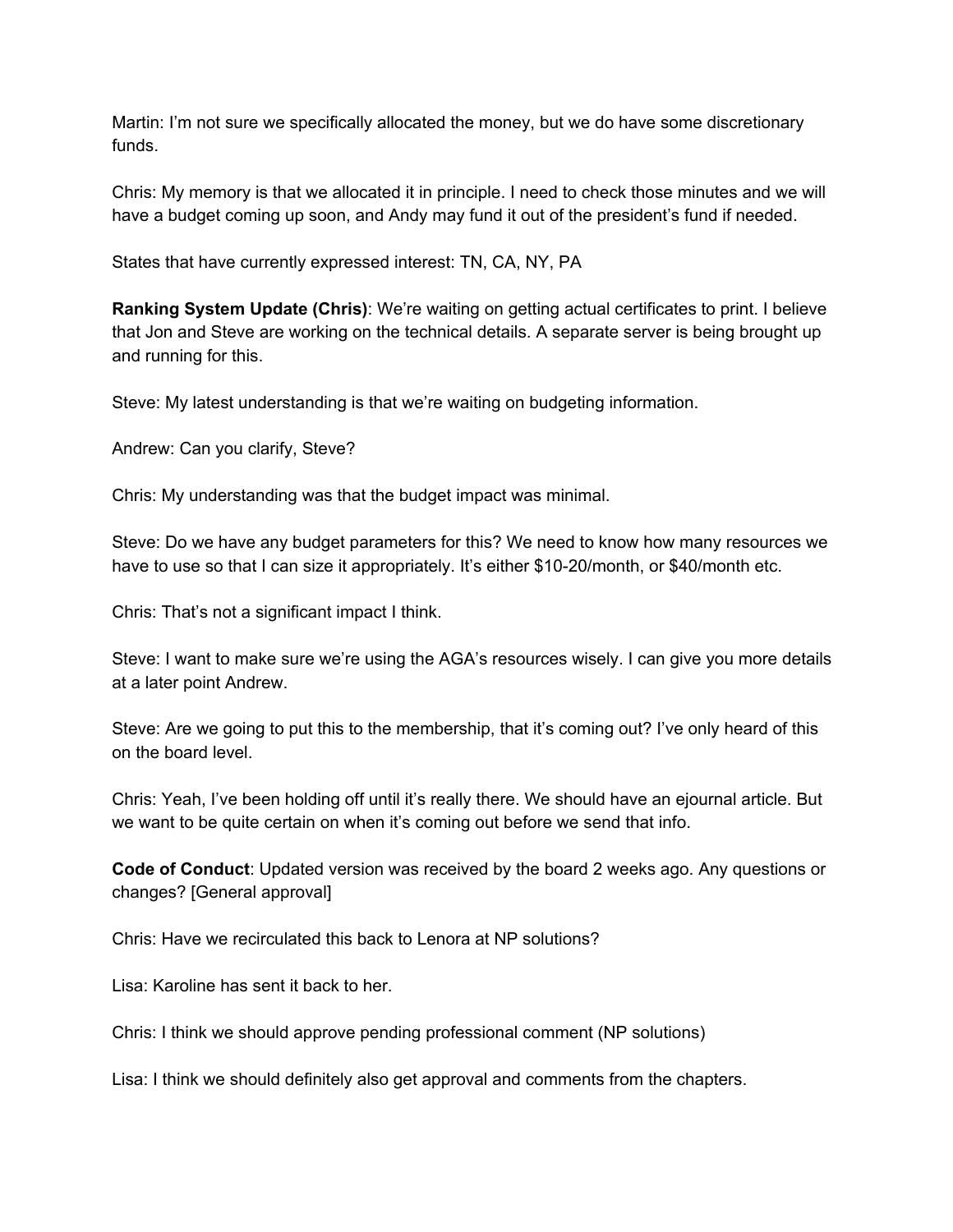Chris: Yes, but should we wait for NP revisions prior to sending to the chapters?

Chris moves to approve at the board level and give it to Andy Okun to circulate and revise based on feedback. Lisa seconds. Unanimous approval, motion carries.

**Go Congress 2018**: Lisa sent out the budget to the board earlier and a summary of her concerns and a comparison to previous budgets.

Chris: Do we have a signed contract with William & Mary yet?

Lisa: We have the contract but are holding off signing pending hotel information.

Andy: Diego is hoping to finish the signing sooner rather than later, so I am planning on getting that done soon. The only concern is the rooms, which we're hoping can be written in contractually for us.

Chris: My concern is that a contract not signed by the end of the year is full of surprises, in my experience.

Andy: I will compare the contract from before (that I had a lawyer look at) and the current thing.

Lisa: The biggest concern we had last time was the break even point. Diego and I have gone back and forth on this. What do you think in terms of percentage? I would estimate attendance closer to 460 than 500, so you can see where that falls in numbers on the budget sheet. 460 would translate to a surplus of ~\$22k.

Chris: I don't think advertising makes a huge difference.

Lisa: Certainly, we haven't found a successful advertising mechanism.

Chris: What about participation from Asian countries?

Andy: Similar to 2017, but maybe a little smaller because it isn't as much of a tourist spot. The standard groups from China and Japan have continued to express interest. We had some problems with one of these groups, but everything worked out.

[Cross talk about banquet attendance]

Chris: I haven't actually looked at this version yet, but last time I looked there was a ⅓ profit being made on the rooms. In previous years the more expensive room prices were inflated to make he cheaper rooms even cheaper.